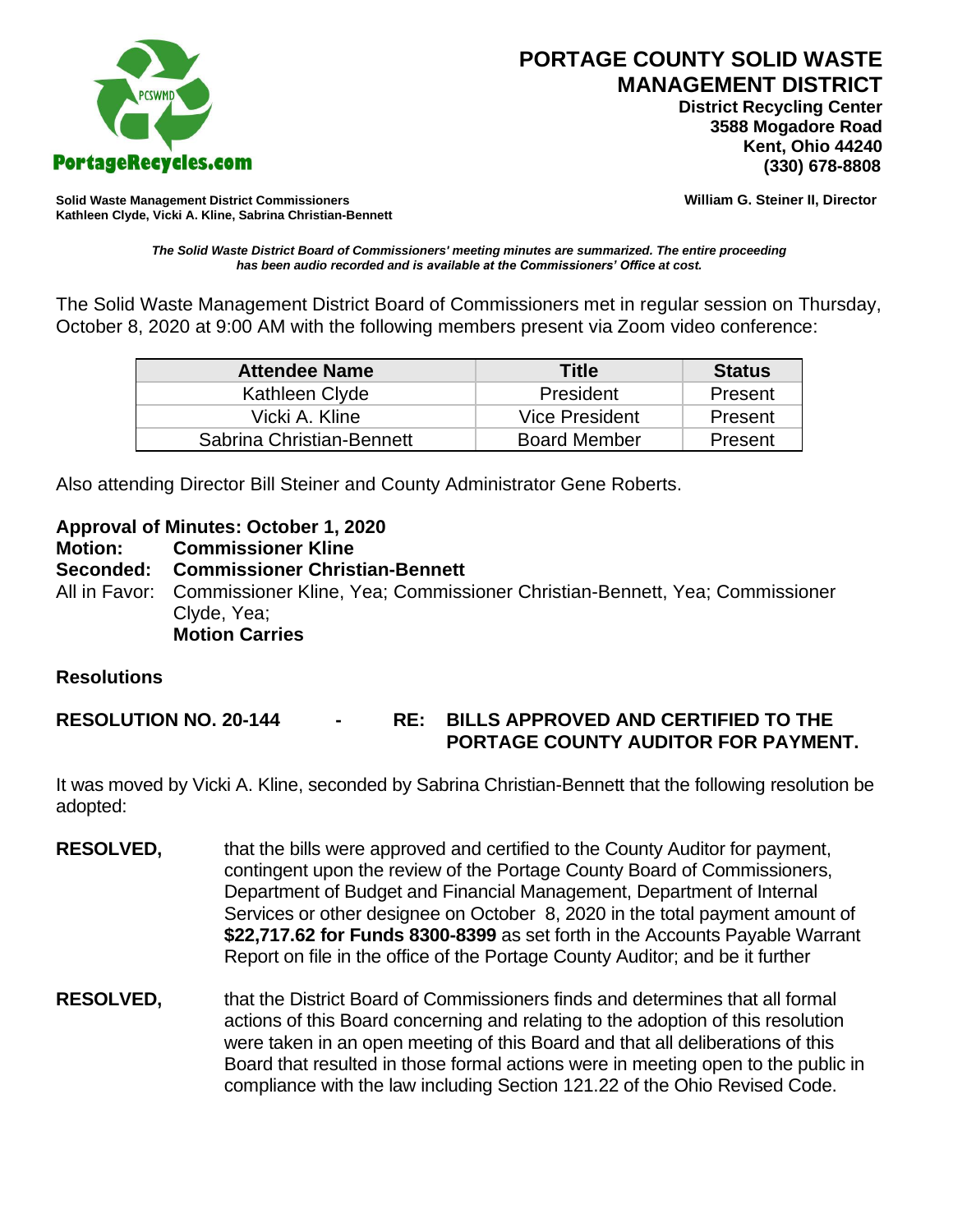Roll call vote as follows:

Kathleen Clyde, Yea; Vicki A. Kline, Yea; Sabrina Christian-Bennett, Yea;

# **RESOLUTION NO. 20-145**

This resolution was omitted. No Journal Vouchers submitted. This is for numbering purposes only.

## **RESOLUTION NO. 20-146**

This resolution was omitted. No Then and Now Certification submitted. This is for numbering purposes only.

- 1. The Board of Commissioners agreed to amend Resolution 20-125 authorizing the sale of obsolete equipment by Portage County Solid Waste Management District by public auction./Resolution No. 20-147
	- A truck was inadvertently left off the list and it was sold.
	- The auction brought in \$43,350.
	- Edinburg Auctions did a fantastic job.

#### **RESOLUTION NO. 20-147 - RE: AMEND RESOLUTION 20-125 AUTHORIZING THE SALE OF OBSOLETE EQUIPMENT BY PORTAGE COUNTY SOLID WASTE MANAGEMENT DISTRICT BY PUBLIC AUCTION.**

It was moved by Vicki A. Kline, seconded by Sabrina Christian-Bennett that the following resolution be adopted:

- **WHEREAS,** the Portage County Solid Waste Management District Board of Commissioners adopted Resolution 20-125 on August 27, 2020, authorizing the Portage County Solid Waste Management District to sell obsolete equipment by public auction; and
- **WHEREAS,** the Board of Commissioners wished to amend Resolution 20-125 by adding a 2007 Mack MR 688s VIN# 1M2K189CO7M039073 TO the public auction list as the truck was left off the Resolution 20-125 by mistake; now there for be it
- **RESOLVED,** that the Portage County Solid Waste Management District Board of Commissioners does agree to amend Resolution 20-125;
- **RESOLVED,** that the Portage County Solid Waste Management District Board of Commissioners finds and determines that all formal actions of this Board concerning and relating to the adoption of this resolution were taken in an open meeting of this Board and that all deliberations of this Board that resulted in those formal actions were in meeting open to the public in compliance with the law including Section 121.22 of the Ohio Revised Code.